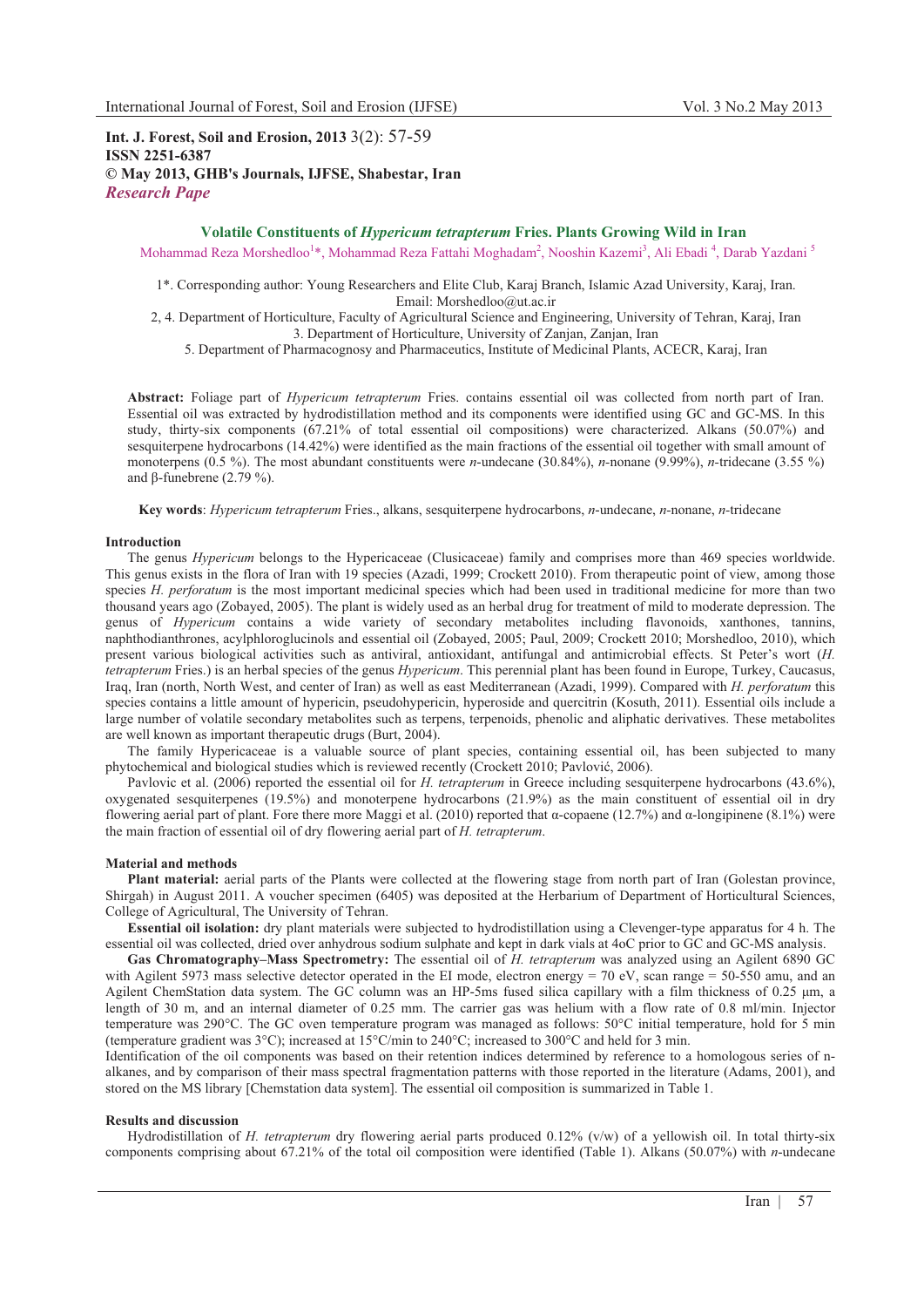(30.84%), and *n*-nonane (9.99%) as the main constituent of the essential oil fraction and followed by sesquiterpene hydrocarbons  $(14.42\%)$  with  $\beta$ -funebrene  $(2.79\%)$  as the major constituent.

| N <sub>0</sub> | Compound                   | $RI^1$ | Percentage    |
|----------------|----------------------------|--------|---------------|
| 1              | $n$ - nonane               | 896    | 9.99          |
| 2              | $\alpha$ - Pinene          | 927    | 0.31          |
| 3              | 6- methyle-5- heptanone    | 981    | 0.18          |
| 4              | $n-$ decane                | 996    | 0.29          |
| 5              | Limonene oxaide            | 1068   | 0.19          |
| 6              | $n$ - undecane             | 1103   | 30.84         |
| 7              | $n$ - tridecane            | 1298   | 3.55          |
| 8              | $\alpha$ - copaene         | 1373   | 0.82          |
| 9              | $\beta$ - bourbonene       | 1391   | 0.6           |
| 10             | $\beta$ - elemene          | 1394   | 0.43          |
| 11             | $\beta$ - funebrene        | 1410   | 2.79          |
| 12             | $\beta$ - cedrene          | 1416   | 1.11          |
| 13             | $\beta$ - duprezianene     | 1426   | 0.33          |
| 14             | $\beta$ - acaradiene       | 1464   | 1.59          |
| 15             | Murula- 4,5 diene (cis)    | 1474   | 1.51          |
| 16             | Curcumene (ar)             | 1479   | 0.41          |
| 17             | $\beta$ - selinene         | 1483   | 0.22          |
| 18             | Valencene                  | 1491   | 0.72          |
| 19             | $n$ - pentadecane          | 1496   | 0.97          |
| 20             | $\nu$ -Cadinene            | 1511   | 1.47          |
| 21             | ∆-Cadinene                 | 1520   | 1.91          |
| 22             | $\alpha$ -Cadinene         | 1534   | 0.18          |
| 23             | $\alpha$ - calacorene      | 1539   | 0.33          |
| 24             | Dodecanoic acid            | 1565   | 0.55          |
| 25             | Spathulenol                | 1574   | 0.38          |
| 26             | Caryophyllene oxide        | 1579   | 0.59          |
| 27             | n-hexadecane               | 1596   | 0.44          |
| 28             | Humulene epoxide II        | 1605   | 0.25          |
| 29             | Eudesmol-4, 7- dien        | 1682   | 0.27          |
| 30             | $n$ - heptadecane          | 1695   | 0.59          |
| 31             | $n$ - octadecane           | 1795   | 0.57          |
| 32             | Nonadecane                 | 1895   | 0.9           |
| 33             | Eicosane                   | 1994   | 0.52          |
| 34             | Heneicosane                | 2095   | 1.07          |
| 35             | n- docosane                | 2193   | 0.17          |
| 36             | $n$ - tricosane            | 2293   | 0.17          |
| N <sub>0</sub> | Compound                   | RI     | Percentage    |
|                | Monoterpenes               |        | 0.5           |
|                | Sesquiterpene hydrocarbons |        | 14.42         |
|                | Oxygenated sesquiterpenes  |        | 1.49          |
|                | Alkans<br>Others           |        | 50.07<br>0.73 |
|                | Total                      |        | 67.21         |

**Table 1.The chemical constituent of the essential oil of** *Hypericum tetrapterum* **Frise**

To the best of our knowledge, there are only two reports about essential oil composition of *H. tetrapterum* in Greece and Italy. In that research work,  $\alpha$ -copaene (11.3%),  $\alpha$ -longipinene (9.7%), caryophyllene oxide (8.9%) and *n*-undecane (7.4%) in Greece populations and  $\alpha$ -copaene (12.7%) and  $\alpha$ -longipinene (8.1%) in Italy populations were identified as the major components of the

<sup>&</sup>lt;sup>1</sup>RI, retention indices on the HP5ms column